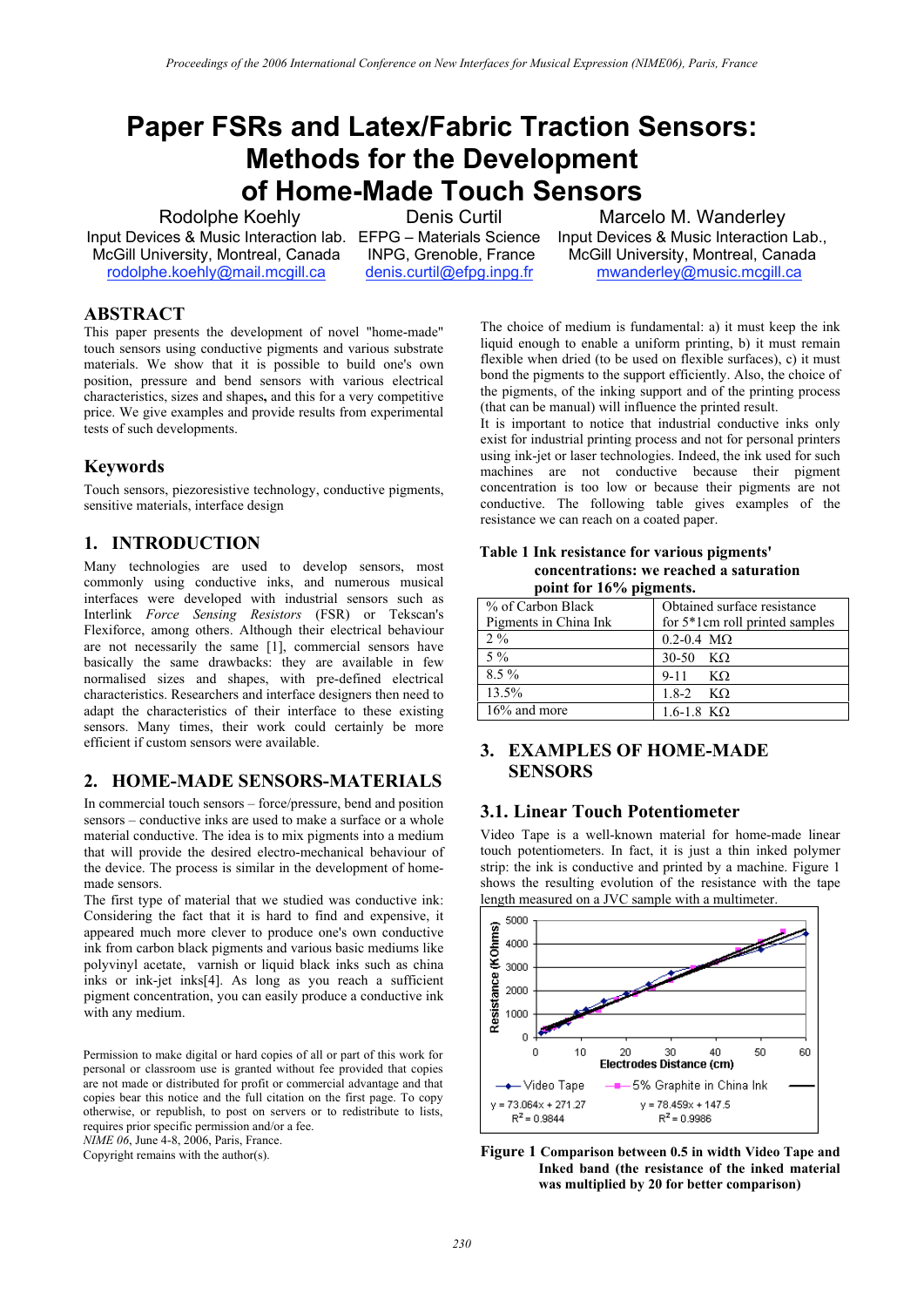Videotape has a remarkably high resistivity, around hundreds of k $\Omega$ /cm (conductivity of 10<sup>-5</sup> S/cm) and the printed process used to make it, provides it uniform conductivity. Furthermore, videotape is very fragile: any scratch on the inked surface will alter the resistance linearity.

It is then really easy to build a linear potentiometer such as the one represented below in figure  $2<sup>1</sup>$ . In fact, several examples of position sensors using videotapes are available on the internet<sup>1</sup>.



**Figure 2 Home-made linear potentiometer along the x-axis** 

Separated connexions are placed on opposite ends of each band. The sensor resistance increases with the distance of the compressed zone from the connector on the resistive band.

Video tape is the best disposable material for such a sensor. However it can only be found in limited sizes. Home-made conductive surfaces were successfully performed replacing videotape by other conductive materials (tissues, papers, printer rolls,..), inked band or even pigments stacked on tape (less efficient and dirty) and enabling a much wider range of size possibilities.

### **3.2. Home-made Bend Sensors**



#### **Figure 3 Multi-Couch Bend sensor: a pigment line is stuck between two latex layers making a sort of tube**

Initial bend sensors were developed using conductive ink onto a flexible and elastic substrate (a 0.2 inch thick PET polymer sheet), the bending of the support increasing the ink resistance. This trial was not very successful, as we could not find any medium that would prevent the dried ink from cracking under strain.

We replaced the ink medium by elastic polymers such as latex, and silicone-based products. There was no need for support any more as the pigments were mixed with the polymers and moulded into the appropriate shape. A similar method was used by Mikael Fernström for the development of a pressure sensitive floor called "ForSeFIELDS" [3]. However, this method was not completely successful, as it required a high pigment load (from 15 to 20%) to prevent from the insulating effect of the various polymers. For such a pigment loading, the resulting material looses much of its mechanical strength.

 $\overline{a}$ 

Because pigments were insulated when mixed with polymers, we found it was a better idea to insert a pigments line inside 2 polymers layers. The polymers would then provide the material elasticity needed and confine pigments into a defined zone. Figure 3 shows a similar sensor mounted on a plastic support. Traction along the sensor's length decreases the local pigment concentration along the line, thus decreasing conductance. Figure 4 shows the evolution of this conductance with a traction of 50% of the sensor length at initial state.



**Figure 4 Multi-layer Sensor response to traction** 

We can see that for 50% traction, a continuous variation from 1 to 80 kOhms is obtained: although this sensor appeared to be very sensitive, the configuration did not provide a good repeatability. Indeed, pigments are quite free inside the tube and so any mechanical stress on the sensor will randomly change the pigment distribution, therefore affecting its resistance. Moreover the choice of latex as elastic material is not optimal: Silicone or Polyurethane based polymers should provide less viscosity and fragility.

We then decided to use a porous and elastic matrix that was tinted with conductive pigments; such porous materials can be papers, foams, tissues or polymers.<sup>2</sup> The use of a fibre skeleton limits the distribution possibilities of pigments into the elastic material and therefore provides better repeatability. Latex or silicone (or any other flexible container) might then be used to embed the sensor and so protect and prevent it from variations due to temperature, moisture or bad manipulation, as well as preventing pigments from leaking from the sensor. Figure 5 is an example of a medical care bandage that was tinted with carbon black and specific chemical products (retention aids, flocculants...) to improve the pigments bonding. The sensor is set on three various positions into a transparent plastic envelope.



**Figure 5 Tissue Bend Sensor under Strain: the resistance increases with traction** 

<sup>&</sup>lt;sup>1</sup> Websites for instructions on how to build linear position sensors: http://www.electronicpeasant.com/projects/ribbon/controller.html http://www.geocities.com/tpe123/folkurban/synthstick/synthstick.html http://www.angelfire.com/music2/theanalogcottage/ribcont.htm

 2 Many fibres can bond pigments through hydrogen bonding or other chemical forces: a process that is more complex than mixing pigments with mediums, requiring specific chemical component used in the paper or textile industry. This implies that research with porous materials be realized in specialized research centres.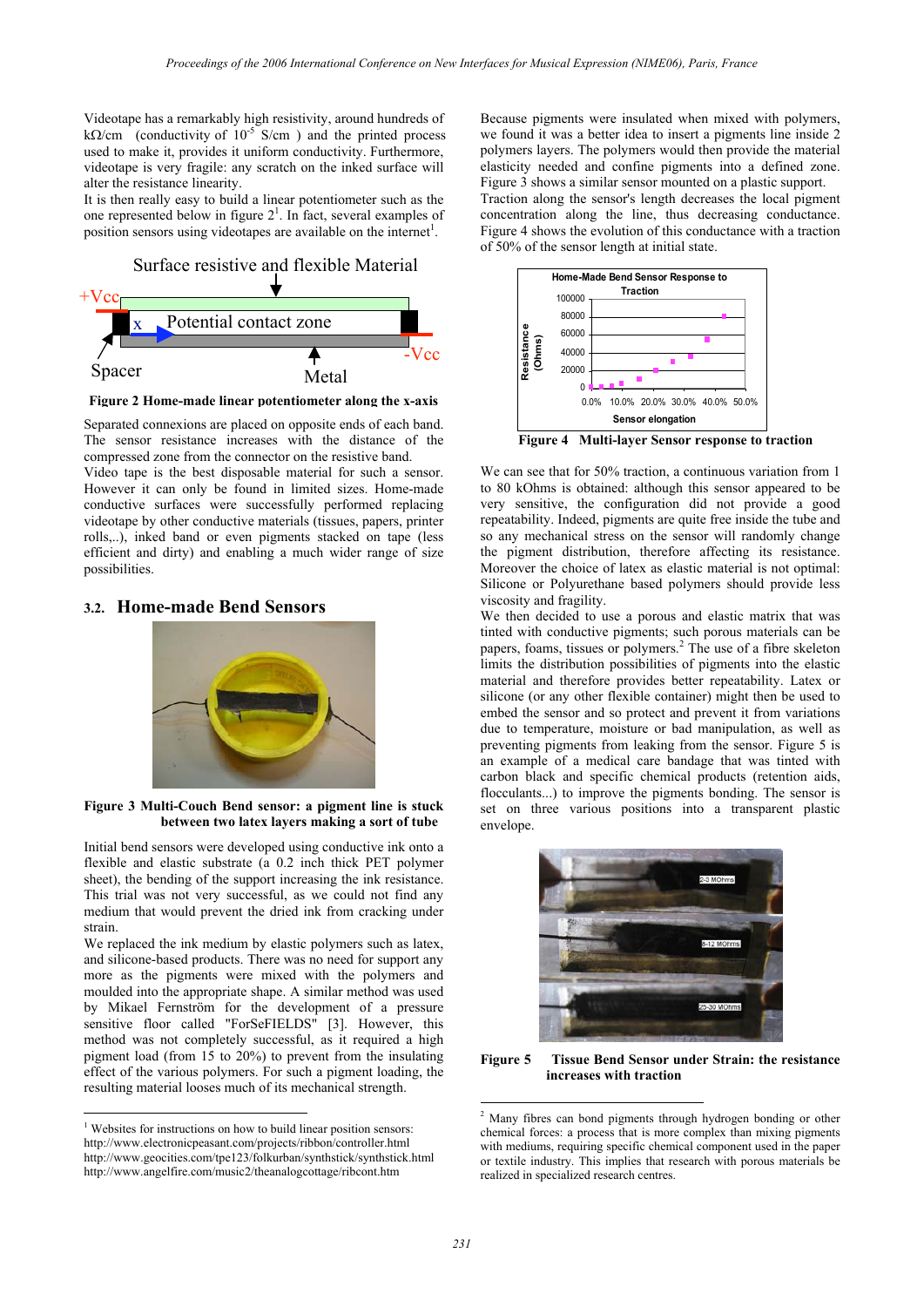The repeatability of this material was still not optimised, as the tissue was not enough elastic. However, "smart textile" development recently became a highly active research field ("WEALTHY" European Project [7]) and strain fabric sensors were already successfully performed by other researchers, such as F. Lorussi & Al [8].

## **4. HOME-MADE PRESSURE SENSORS**

Various techniques can be used to develop touch sensors sensitive to force and/or pressure. One of these techniques consists in embedding pigments into latex or other materials. Some of these sensors provided excellent sensitivity, as shown in figure 6.



**Figure 6 Latex Pressure Sensor [4]** 

Nevertheless, depending on the pigments used and on their concentration, the mixing process was not always successful. Tinted porous materials appeared to be more efficient for pressure sensing. Any tinted polymer or organic foam, tissue or fibre network could provide an efficient pressure sensor, depending on its elasticity. However, the tinting process is not obvious and it requires some chemical knowledge and the use of specific products to optimise the bonding of pigments into the fibres.

We focused on tinted paper and succeeded in developing efficient paper pressure sensors, as seen in figure 7: as paper is around 50% porous and quite compressible and elastic, the compression of a stack of tinted sheets will increase the contact between pigments, thus increasing conductivity inside the sheets thickness.



**Figure 7 Home-made paper pressure sensors** 

As you can see, the design can be pretty simple : the sensitive material basically just requires connectors on each side of the pressure direction which can be made with metal foils or totally conductive ink. A plethora of tricks it would be too long too add here can be easily found using more complex designs. Also a major point of discussion would be connection systems as it must not generate noise. Soldering is not possible with ink, paper and some metal foils. Hopefully, one can find efficient alternatives such as mechanical connecting systems.

# **5. THE EFFICIENCY OF HOME-MADE SENSORS**

The quality of sensors for musical performance can be evaluated through a few parameters: linearity, repeatability, resolution, drift and time-response. Home-made sensors' performance will mainly depend on material uniformity, design, and connexions' quality.

We can already notice from figure 1, that it is feasible to create surface conductive bands with home-made conductive inks, their range and linearity being sufficient for the making linear touch potentiometers.

Home-made bend sensors are not optimised in terms of repeatability: however there is a good potential for multi-layer latex bend sensors, as shown in figure 8.



#### **Figure 8 Repeatability of a multi-layer bend sensor response to 3 consecutive tractions [5]**

The response is highly linear and the range is quite sufficient to be treated through a simple tension divider. Unfortunately, it presents a slow time-response (around 3s max). We can also see that the first trial is different from the other 2, a fact that is quite frequent with visco-elastic materials. During the first trial, we reached a plastic deformation state: the limit of elastic deformation of the material is then moved to this point and then as long as we remain in this deformation limit we can hope to get repeatable results. This sensor can then be used efficiently to sense, for instance, the bending of a finger, of the elbows or of the knees.

Results concerning paper pressure sensors are also quite impressive. A special laboratory testing machine was designed at EFPG, Grenoble, to observe the evolution of the sensor resistance under compression between 100g and 5kg on a 10\*2cm paper sample with clipped copper foils as connectors on each end of the paper. Figure 9 shows the testing results.



**Figure 9 Repeatability testing of a paper pressure sensor under 3 series of gradual strain from 0 to 5 kg and return [6].**